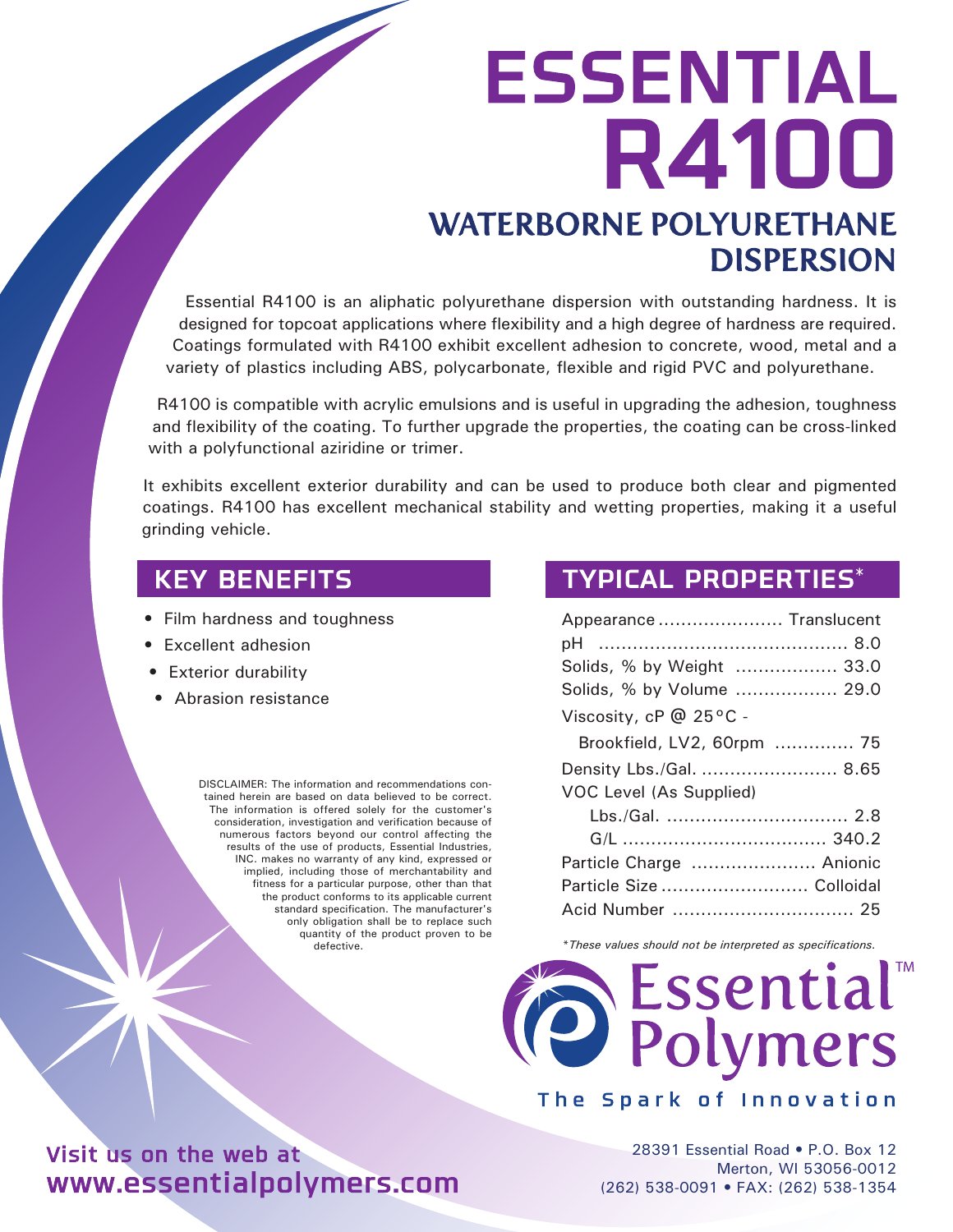# ESSENTIAL R4100 WATERBORNE POLYURETHANE DISPERSION

## Film Properties

All tests were performed on coatings kept at 77°F and 50% RH for seven days before testing.

Tests Performed on Aluminum Panels (1-Mil Dry Films) Konig Hardness (Seconds) 1 Day, 7 Day ........................ 90, 130 Grit Feed Taber Abrasion (Mg Loss, 500 Cycles, 1000g) ........ 12

# Starting Point Formulation

| <b>ESSENTIAL R4100 - Clear Formulation</b> |               |                |
|--------------------------------------------|---------------|----------------|
| <b>MATERIALS</b>                           | <b>POUNDS</b> | <b>GALLONS</b> |
| <b>ESSENTIAL R4100</b>                     | 752.20        | 85.87          |
| Dynol <sup>®</sup> 604                     | 4.30          | 0.52           |
| <b>Premix Next Two Items:</b>              |               |                |
| Water                                      | 60.30         | 7.24           |
| Dowanol <sup>®</sup> DPnB                  | 12.40         | 1.64           |
| <b>Then Add:</b>                           |               |                |
| Tego <sup>®</sup> Foamex 800               | 6.10          | 0.71           |
| Tego <sup>®</sup> Glide 440                | 1.80          | 0.21           |
| Jonwax <sup>®</sup> 26                     | 29.30         | 3.58           |
| Tafigel <sup>®</sup> PUR 40                | 2.00          | 0.23           |
|                                            | 868.40        | 100.00         |
| <b>Formulation Attributes:</b>             |               |                |
| Solids, % by Weight                        | 30.05         |                |
| Solids, % by Volume                        | 27.50         |                |
| Viscosity, Seconds                         | 30-35         |                |
| Calculated VOC (Excluding Water)           |               |                |
| G/L                                        | 336           |                |
| Lbs./Gal.                                  | 2.81          |                |



**28391 Essential Road P.O. Box 12 Merton, WI 53056-0012 (262) 538-0091 • FAX: (262) 538-1354**

www.essentialpolymers.com